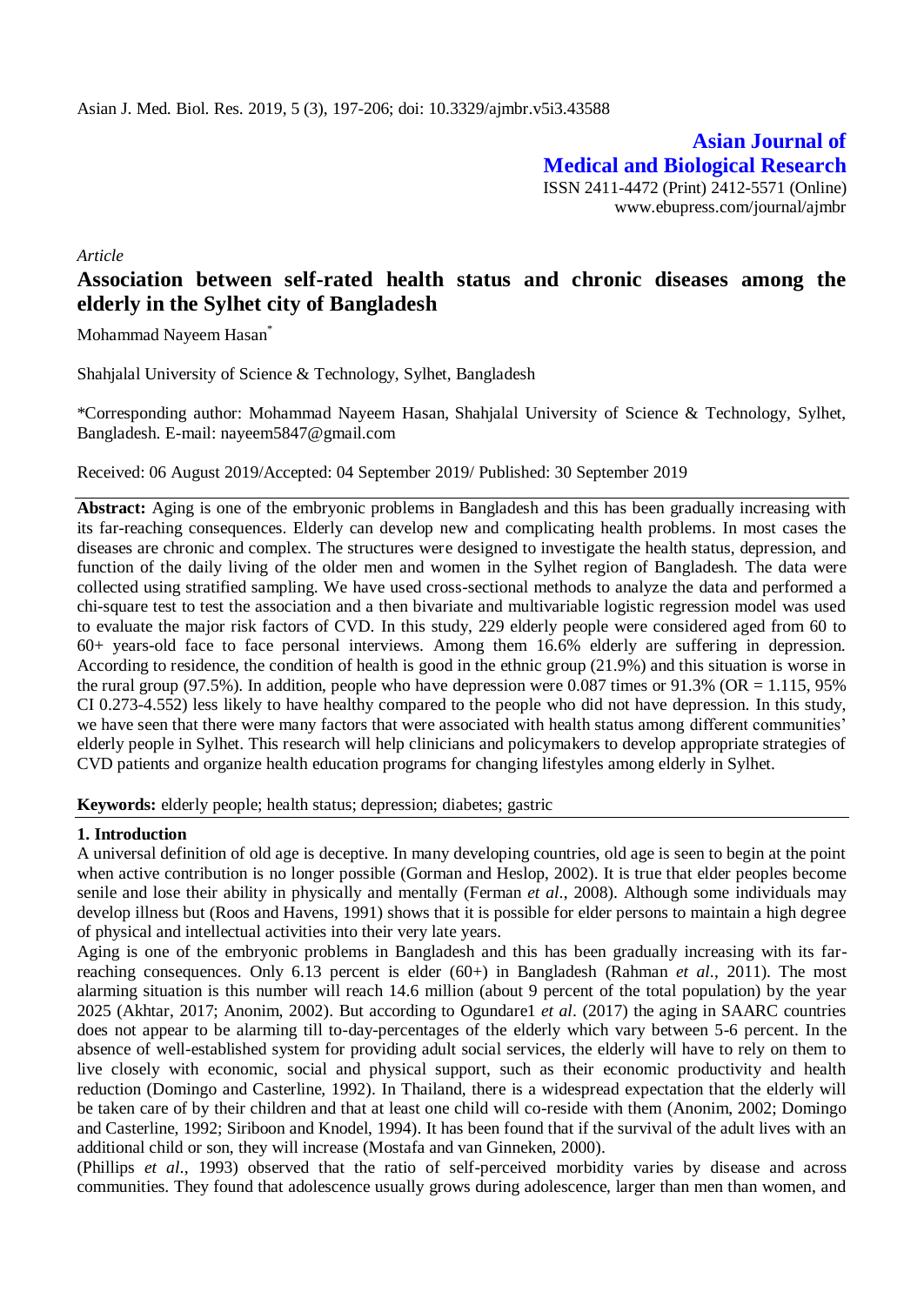it is more common among the rich than the poor. Although social support has a major impact on the health and well-being of the elderly, it is less clear how this effect might operate (Phillips *et al*., 1993). Unlike elderly men, who may have their wives to depend on when they fall ill, older women are quite likely to have to rely on children and other relatives.

Older women face different health problem compared to older men. From a study by (MH, 1994), the aged in Bangladesh shows a depressing picture. In this survey, among other things, about 77 per cent of the total sample reported that they did not have adequate income to meet their basic needs. One out of every three in the sample suggested that government should come forward to help the aged, while some also suggested that the state should provide food. So, the long-term caring need of the aged in terms of community and institution-based services is going to be a matter of great concern (Ferman *et al*., 2008). A survey study on living arrangements of the elderly and their sources of support reveal a predominant pattern of co-residence with their spouse and/or their children (Westley and Mason, 2002) and those who are not co-residents but live in close proximity of children and spouse. Thus, the living and health care arrangements of the elderly in view of demographic change and socio-economic transformation taking place in this country (Aghajanian and Thompson, 2016) and also to explore the current situation and future trend of population aging under the changing condition, proper investigation is firmly needed.

In this study, we performed a comprehensive investigation of elderly health status and its determinants among, compare the findings with the elderly group by residence. To the best of our knowledge, there is no information on the health status of ethnic and tea garden people living in Sylhet. Our aim is to estimate the prevalence of elderly diseases in elderly group of people and explore the prevalence, severity, risk factor and sociodemographic distribution. Moreover, the study can help public health policymakers determine priorities for intervention.

# **2. Material and Methods**

# **2.1. Study design**

A stratified random sampling with proportional allocation technique was used to collect the data. To capture the socio-economic and demographic condition as well as the ethnicity of the Sylhet, the total study area was divided into four strata, namely urban area, rural area, ethnic minority, and tea garden area. The survey was conducted applying a stratified random sampling with proportional allocation. Firstly, from four strata, a ward in an urban area, a union in a rural area and ethnic community respectively were selected at random. Finally, data from elderly people (age 60 years or above) at the household level was collected by using a structured questionnaire. A total of 230 old men and women were successfully interviewed. The sample size was determined using standard formula applicable in case of stratified random sampling.

# **2.2. Response variable**

In this study, the dependent variable is self-rated health status. Elderly is identified as bad health status if they reported that they have disease prior to the data collection otherwise they were considered as non-healthy.

# **2.3. Predictor variables**

Predictor variables: Depression, Insomnia, Diabetes, Disability, Cataracts, Gastric, Anxiety and Counseling are assumed as possible predictor variables on the basis of previous study and included in this study.

# **2.4. Statistical analysis**

We used a complex multivariate logistic regression model for identifying the risk factors associated with health status and crosstab was applied on our data set to find exact prevalence of different group among various factor. The statistical analysis and data management for this study has been carried out using R and SPSS (IBM SPSS 25).

# **3. Results**

In our data 62% older people live in a rural area, 13.5% percent in tea garden area, 13.1% in the urban area and only 11.4% are ethnic. Among them, 72.5% sample is male and 27.5% are female. We have found three religion in our data where 72.1% are Muslim (which is the highest percentage), 25.3% are Hindu and only 2.6% has others religion. Elderly people (55%) responded that they do work and 45% don't. Prevalence of elderly (30.1%) live separately from their family and 69.9% live with their family members. Only 9.6% of elderly people response that their monthly income is higher than 10000 Bangladeshi takas and 90.4% is lower than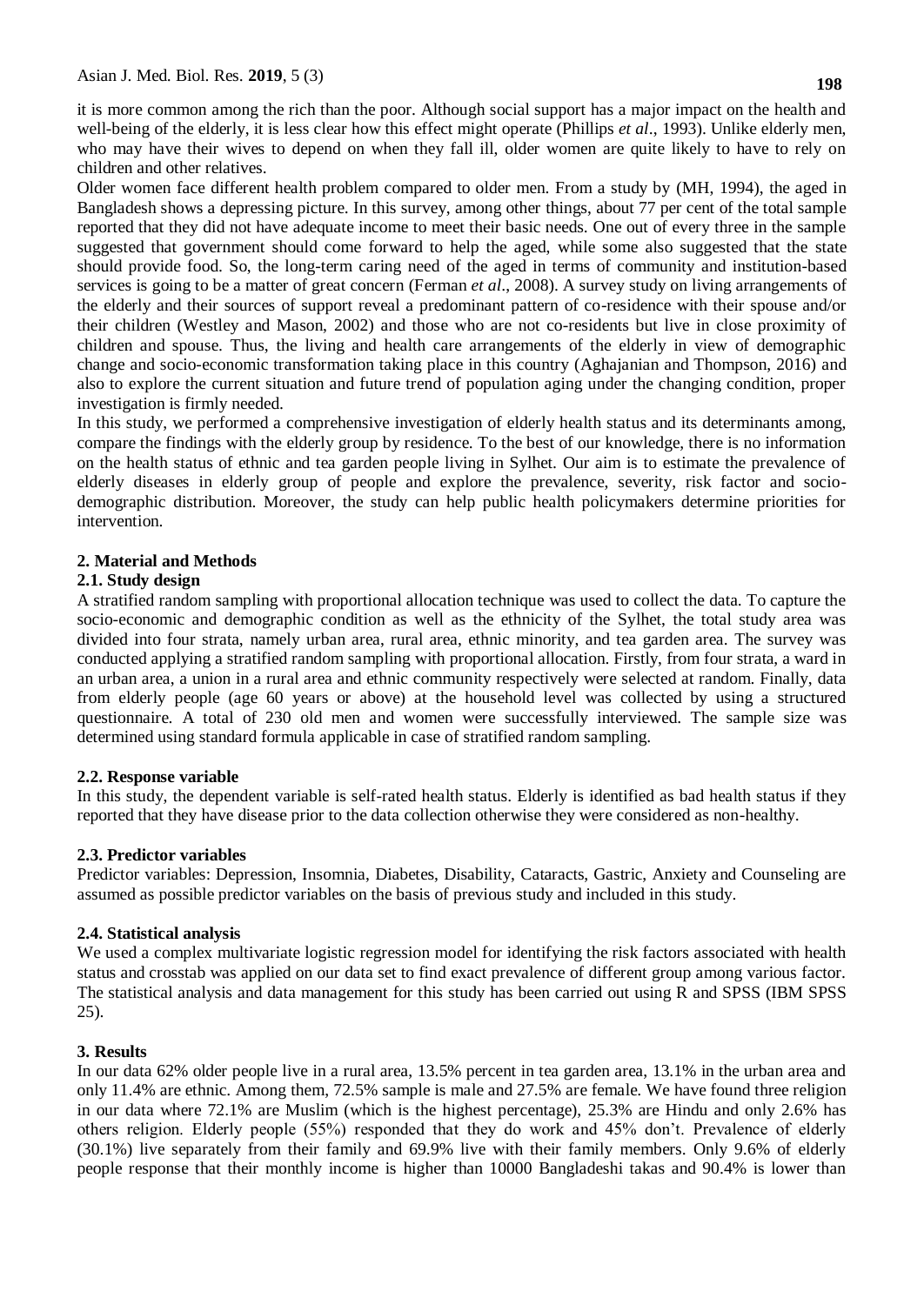10000 takas. By marital status, 79.9% older people is married and 19.2% are widowed or widower but 0.9% are never married in their life circle (Table 1).

Table 1 also displayed that male is more literate than female. 24.5% male is literate, the female is 7.4% and 20.1% male are illiterate. Occupation condition is better for male than female as 48% male is employed. On the other hand, only 8.3% of the female is employed at their age. Monthly income is also higher for men than female. 65.1% of male's income is less than 10000 takas while only 25.3% for female. 68.1% male and 11.8% female are still married but 0.4% in both sexes are never married in their life. Only 3.9% male and 15.3% female are widowed/widower.

Illness of elderly people is so many among them depression, insomnia, diabetes, disability, cataracts, gastric and anxiety have highly occurred. For this reason, we just include these highly occurring diseases in our study.

Among all the elderly, 17.10% are disabled physically and 82.90% are not. From their self-explained health condition, 46.3% of elderly people are healthy and 53.7% is not healthy. From the uncountable disease, 24.5% have diabetes, 38.9% have cataracts, 39.7% have gastric, 18.8% have anxiety, 16.6% have depression and 21.4% have insomnia (Figure 1).

Depression is the main problem among the elderly. We have found 16.60% elderly suffering from depression. Among them, 44.58% male and 55.42% female suffering from depression. In this case of insomnia, female is more sufferer than male. Nowadays diabetes seems to be familiar among elderly people, especially in rural people. It also causes for unhealthy status to elderly people. Diabetes is common among elderly men than female. We have found diabetes 80.41% for male and 19.59% for female. Cataracts are common among elderly people especially we have found 74.23% male and 25.77% female have cataracts. Gastric is a most familiar problem in Bangladeshi people and for the elderly, we have found 65.99% have gastric which is almost double than female (34.01%). Anxiety problem has seen almost the same for male (48.94%) and female (51.06%). By taking counseling, the disease can be preventing and this is the best way for staying healthy. Male (66.67%) older people are more advanced than male (33.33%)) to take counseling regularly. Only 3.90% older people take counseling regularly and 96.10% do not take any counseling from certified doctor or psychiatrist (Figures S1-S16).

Depression rate is higher in tea garden older people than other residences which are 9.2%. In ethnic elderly people, depression is lowest which is 0.9%. In rural and urban residence, the depression rate is 4.8% and 1.7% respectively. Depression is one of the causes of Insomnia. Rural older people are highly affected in Insomnia and this rate is 9.2% and the lowest rate is 3.1% for ethnic older people. Urban (4.8%) and 4.4% tea garden residence older people are suffering in Insomnia. Also, 19.7% of rural older people have gastric problem and this is the highest than urban (7.4%), tea garden (6.6%) and ethnic (6.1%). In the rural area, 15.3% elderly have diabetes, in urban area 5.7%, in ethnic 0.9% and in tea garden 3.5% respectively. In rural 8.7%, older people have anxiety, in tea garden 6.1%, in ethnic 2.6% and in urban only 1.3%. Also, 28.4% rural elder, 5.2% tea garden elder, 3.9% urban elder and 1.3% ethnic elder have eye disease. We have found that only some elderly people from ethnic (3.1%) and rural (0.9%) take counseling while from urban and tea garden the percentage is zero. This data is presented in Table 2.

We have done the chi-square test in different diseases to see the relationship on health status. From the analysis, we can see that depression, insomnia, disability, diabetes, gastric and anxiety are significant to health status. Counseling is also significant but cataracts problem is not significant. So, depression, insomnia, disability, diabetes, gastric and anxiety have a positive impact on the health status of elderly people. Generally, people who take counseling regularly are conscious about their health. Here education also fact for the consciousness of taking counseling (Table 3).

We have done a multivariable logistic regression model to see the dependency of different disease on the status of health. From Table 4, we have found diabetes, gastric, anxiety, depression and counseling are significant. That is, they have a positive impact on the health situation for elderly people. In addition, people who have diabetes were 1.115 times ( $OR = 1.115$ , 95% CI 0.273-4.552) more likely to have healthy compared to the people who did not have diabetes. For Insomnia the odds ratio is 0.154 (CI: 0.033-0.713) which implies that the possibility of health in older people is 84.6% less likely the older who have no Insomnia though it was not significant. On the other hand, the likelihood of gastric, anxiety and depression had decrease 0.248 times [95% CI=0.068 to 0.907], 71.4% less likely [95% CI=0.059 to 1.389] and 0.087 [CI: 0.018, 0.409] times fewer odds of having healthy in comparison to the elderly had gastric, anxiety and depression, respectively.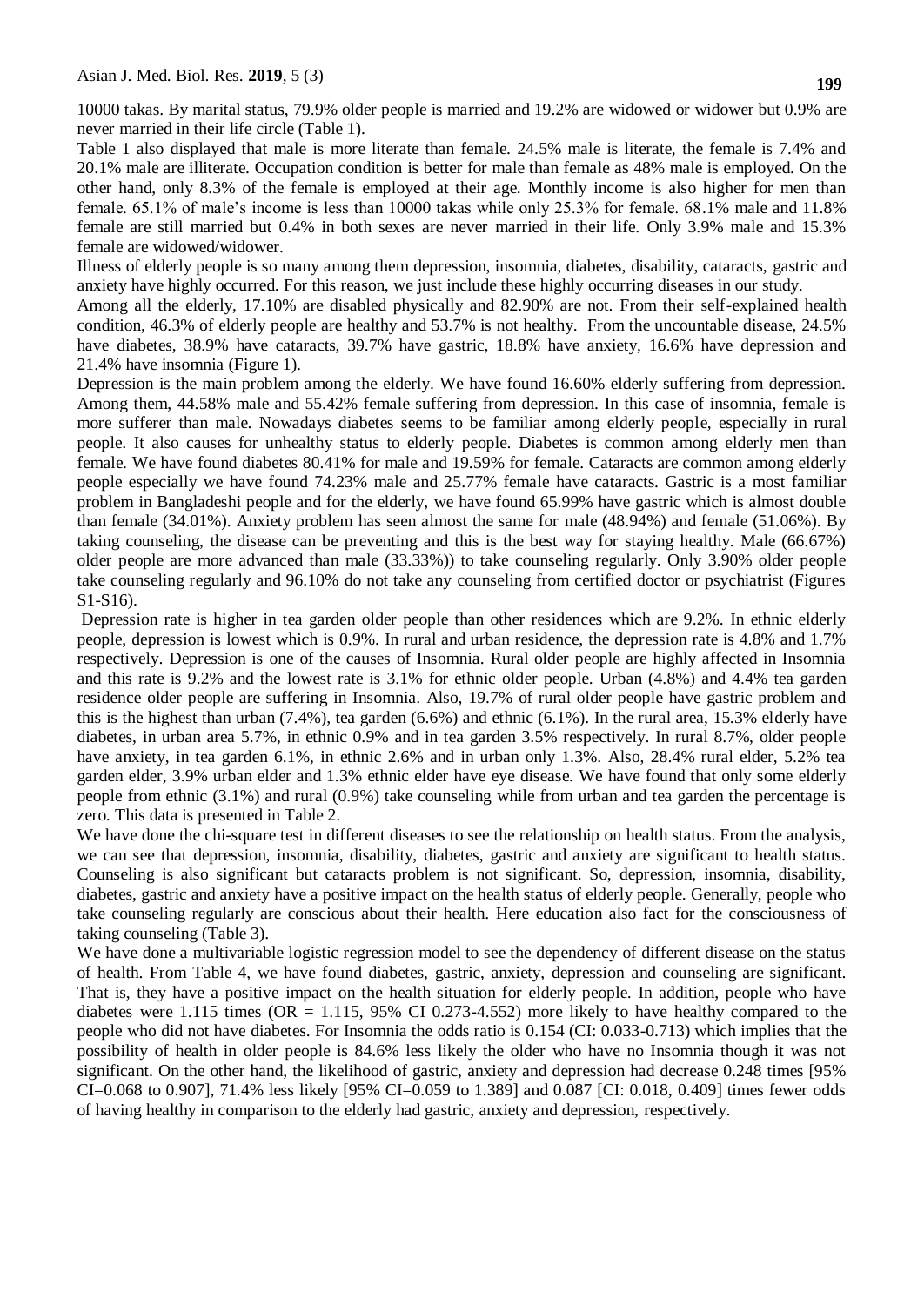# Asian J. Med. Biol. Res. **2019**, 5 (3)

**Table 1. Percentage of the elderly by socio economics characteristics and by sex.**

| Socio economic factors |               |              |            |              |
|------------------------|---------------|--------------|------------|--------------|
|                        |               | Male $(\% )$ | Female (%) | <b>Total</b> |
| <b>Education</b>       | Literate      | 24.5         | 7.4        | 31.9         |
|                        | Illiterate    | 20.1         | 48.0       | 68.1         |
| <b>Family Type</b>     | Joint         | 49.8         | 20.1       | 69.9         |
|                        | Unitary       | 7.4          | 22.7       | 30.1         |
| Occupation             | Employed      | 46.7         | 8.3        | 55.0         |
|                        | Unemployed    | 19.2         | 25.8       | 45.0         |
| <b>Religion</b>        | Hindu         | 0.9          | 1.7        | 2.6          |
|                        | Muslim        | 59.8         | 12.2       | 72.1         |
|                        | Others        | 11.8         | 13.5       | 25.3         |
| <b>Children</b>        | $0 - 3$       | 31.4         | 11.8       | 43.2         |
|                        | 3<            | 41.0         | 15.7       | 56.8         |
|                        | $0 - 10000$   | 65.1         | 25.3       | 90.4         |
| <b>Income</b>          | 10000<        | 7.4          | 2.2        | 9.6          |
|                        | Married       | 68.1         | 11.8       | 79.9         |
| <b>Marital Status</b>  | Never Married | 0.4          | 0.4        | 0.9          |
|                        | Widowed       | 3.9          | 15.3       | 19.2         |
|                        | Rich          | 19.7         | 10.9       | 30.6         |
| <b>Wealth Index</b>    | Poor          | 52.8         | 16.6       | 69.4         |
|                        | Healthy       | 41.0         | 5.2        | 46.3         |
| <b>Health Status</b>   | Fairly        | 18.3         | 10.9       | 29.3         |
|                        | Moderate      | 9.6          | 9.2        | 18.8         |
|                        | Severe        | 3.5          | 2.2        | 5.7          |
| <b>Residence</b>       | Rural         | 53.3         | 8.7        | 62           |
|                        | Tea Garden    | 6.1          | 7.4        | 13.5         |
|                        | Ethnic        | 5.7          | 5.7        | 11.4         |
|                        | Urban         | 7.4          | 5.7        | 13.1         |

# **Table 2. Percentage of elderly according to the various diseases by residence and sex.**

| <b>Diseases</b>   | <b>Residence</b> |               |                |                    | <b>Total</b> |
|-------------------|------------------|---------------|----------------|--------------------|--------------|
|                   | Urban $(\% )$    | Rural $(\% )$ | Ethnic $(\% )$ | Tea garden $(\% )$ |              |
| <b>Depression</b> | 1.7              | 4.8           | 0.9            | 9.2                | 16.6         |
| <b>Insomnia</b>   | 4.8              | 9.2           | 3.1            | 4.4                | 21.4         |
| <b>Diabetes</b>   | 5.7              | 15.3          | 2.6            | 0.9                | 24.5         |
| <b>Disability</b> | 0.9              | 10.5          | 2.2            | 3.5                | 17.1         |
| <b>Cataracts</b>  | 3.9              | 28.4          | 1.3            | 5.2                | 38.8         |
| <b>Gastric</b>    | 7.4              | 19.7          | 6.1            | 6.6                | 39.7         |
| <b>Anxiety</b>    | 1.3              | 8.7           | 2.6            | 6.1                | 18.8         |
| Counseling's      | 0.0              | 0.9           | 3.1            | $0.0\,$            | 3.9          |
| <b>Total</b>      | 25.7             | 97.5          | 21.9           | 35.9               |              |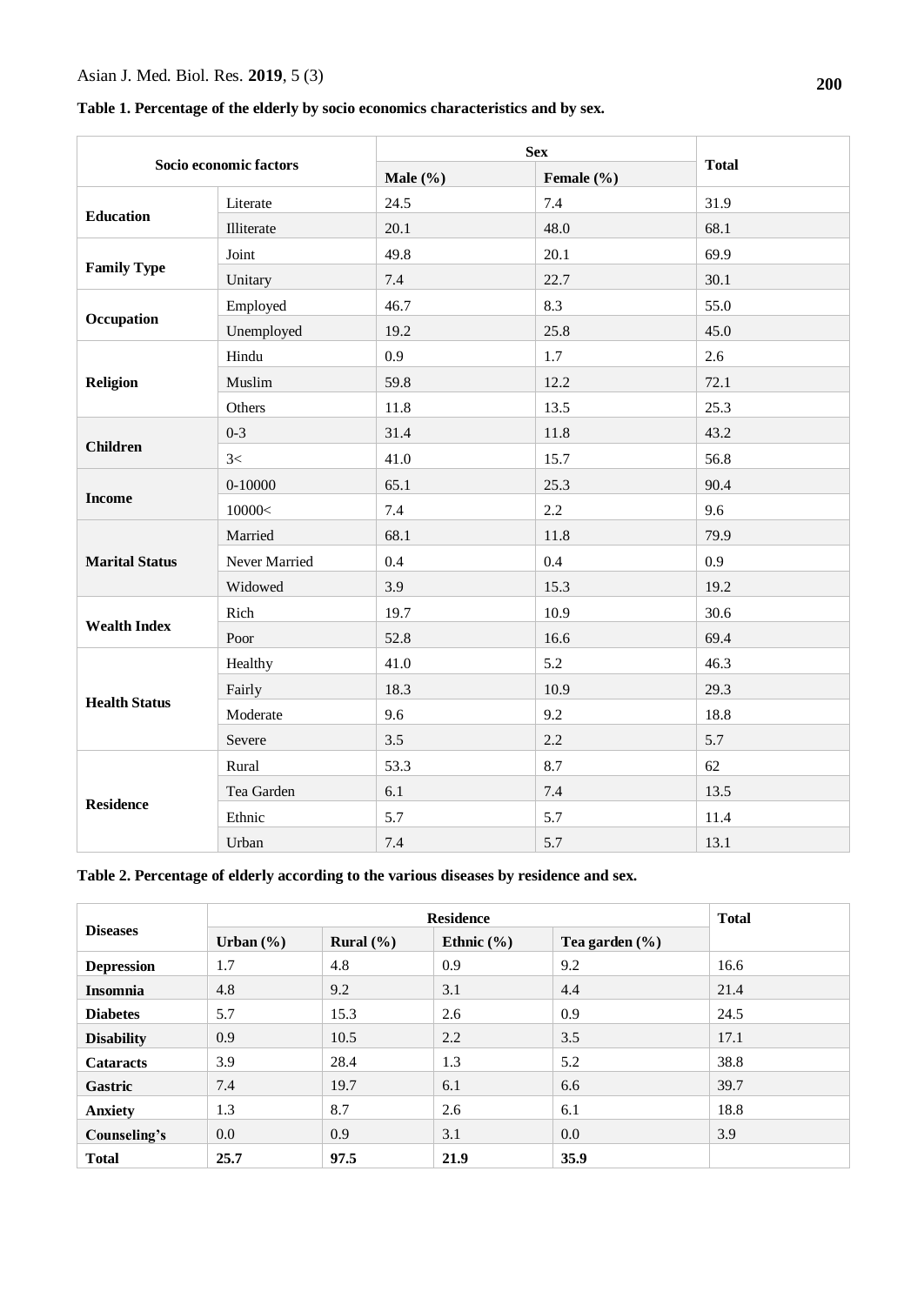### Asian J. Med. Biol. Res. **2019**, 5 (3)

**Table 3. Percentage of elderly according to the various disease by residence and sex.**

| <b>Diseases</b>   |                |           | <b>Health Status</b> |               |          |
|-------------------|----------------|-----------|----------------------|---------------|----------|
|                   |                | Good (%)  | <b>Bad</b> $(\%)$    | Total $(\% )$ |          |
| <b>Depression</b> | Yes            | 16(28.6)  | 22(12.7)             | 38(16.6)      | $0.006*$ |
|                   | N <sub>0</sub> | 40(71.4)  | 151 (87.3)           | 191 (83.4)    |          |
| <b>Insomnia</b>   | Yes            | 11(6.4)   | 38 (67.9)            | 49(21.4)      | $0.000*$ |
|                   | N <sub>0</sub> | 18(32.1)  | 162(93.6)            | 180(78.6)     |          |
| <b>Diabetes</b>   | Yes            | 8(14.3)   | 48(27.7)             | 56 (24.5)     | $0.042*$ |
|                   | N <sub>0</sub> | 48 (85.7) | 125(72.3)            | 173(75.5)     |          |
| <b>Disability</b> | Yes            | 15(26.8)  | 24(13.9)             | 39(17.1)      | 0.025    |
|                   | N <sub>0</sub> | 41(73.2)  | 149(86.1)            | 190 (82.9)    |          |
| <b>Cataracts</b>  | Yes            | 24(42.9)  | 65 (37.6)            | 89 (38.8)     | 0.481    |
|                   | N <sub>0</sub> | 32(57.1)  | 108(62.4)            | 140(61.2)     |          |
| <b>Gastric</b>    | Yes            | 10(17.9)  | 79 (45.7)            | 91(39.7)      | $0.000*$ |
|                   | N <sub>o</sub> | 46(82.1)  | 94 (54.3)            | 138(60.3)     |          |
| <b>Anxiety</b>    | Yes            | 34(60.7)  | 9(5.2)               | 43(18.8)      | $0.000*$ |
|                   | N <sub>o</sub> | 22(39.3)  | 164 (94.8)           | 186(81.2)     |          |
| Counseling's      | Yes            | 9(16.1)   | 0(0.0)               | 9(3.9)        | $0.000*$ |
|                   | N <sub>0</sub> | 47 (83.9) | 173 (100)            | 220(96.1)     |          |

**Table 4. Result of multinomial logistic regression analysis on health status in terms of different disease of the elderly population.**

| <b>Diseases</b>   |                | <b>OR</b> | 95% CI         | <b>P-Value</b>           |
|-------------------|----------------|-----------|----------------|--------------------------|
| <b>Diabetes</b>   | Yes            | 1.115     | [0.273, 4.552] | $0.040*$                 |
|                   | N <sub>o</sub> | Ref.      |                | $\overline{\phantom{a}}$ |
| <b>Insomnia</b>   | Yes            | 0.154     | [0.033, 0.713] | 0.127                    |
|                   | N <sub>0</sub> | Ref.      |                | $\sim$                   |
| Gastric           | Yes            | 0.248     | [0.068, 0.907] | $0.035*$                 |
|                   | N <sub>o</sub> | Ref.      |                | ٠.                       |
| <b>Anxiety</b>    | Yes            | 0.286     | [0.059, 1.389] | $0.000*$                 |
|                   | N <sub>o</sub> | Ref.      |                |                          |
| <b>Depression</b> | Yes            | 0.087     | [0.018, 0.409] | $0.005*$                 |
|                   | N <sub>0</sub> | Ref.      |                | $\overline{a}$           |
| <b>Cataracts</b>  | Yes            | 1.478     | [0.389, 5.616] | 0.566                    |
|                   | No.            | Ref.      |                | ٠.                       |
| <b>Disability</b> | Yes            | 0.589     | [0.188, 2.837] | 0.189                    |
|                   | N <sub>0</sub> | Ref.      |                | $\sim$                   |
| Counseling        | Yes            | 2.453     | [1.243, 8.451] | $0.000*$                 |
|                   | N <sub>0</sub> | Ref.      |                |                          |



**Figure 1. The prevalence of different diseases among elderly people in Sylhet.**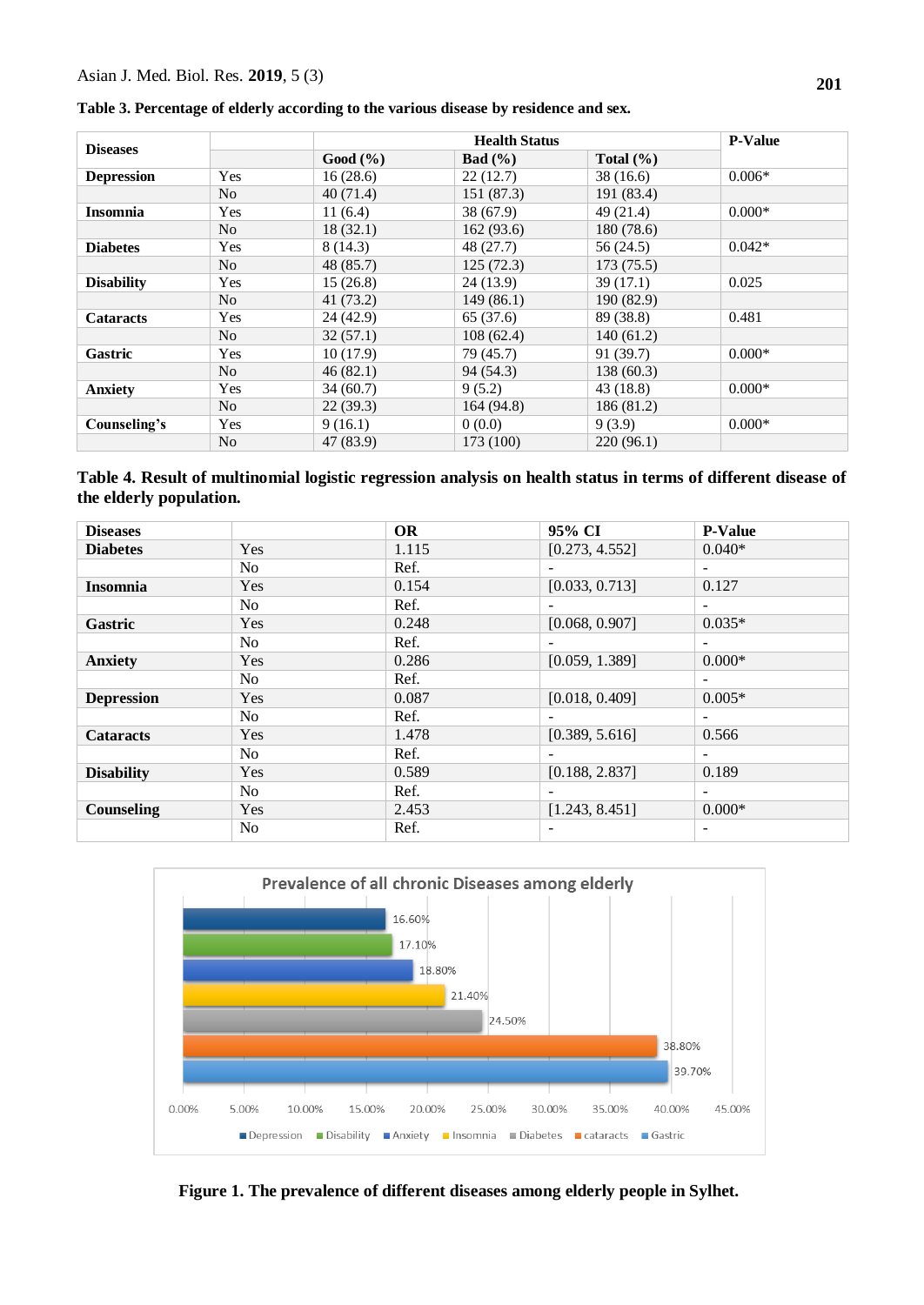









**Figure S1. Prevalence of depression. Figure S2. Prevalence of depression by sex.**



**Figure S3. Prevalence of insomnia. Figure S4. Prevalence of insomnia by sex.**



**Figure S5. Prevalence of diabetes. Figure S6. Prevalence of diabetes by sex.**

**202**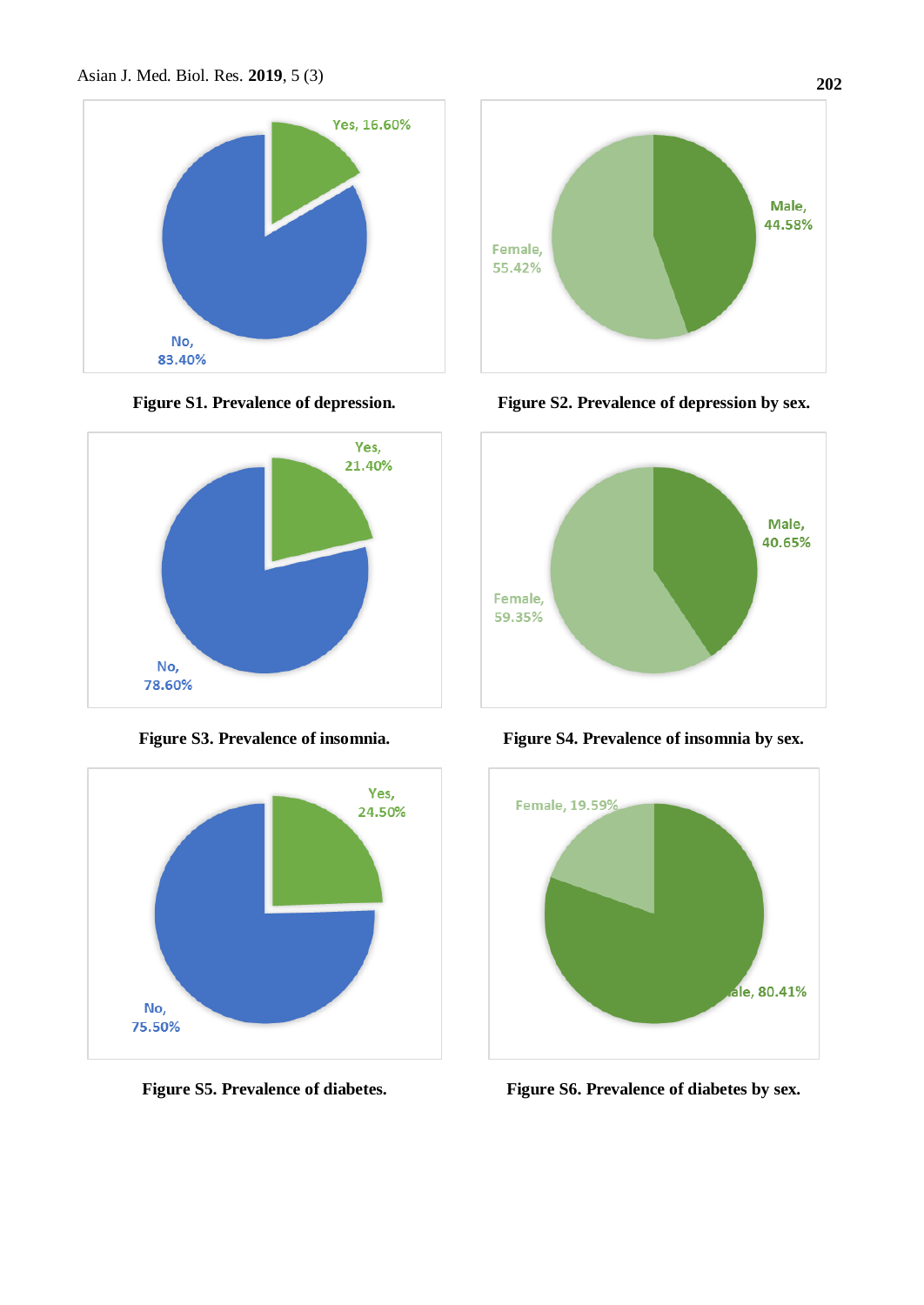









**Figure S7. Prevalence of disability. Figure S8. Prevalence of disability by sex.**



**Figure S9. Prevalence of cataracts. Figure S10. Prevalence of cataracts by sex.**



**Figure S11. Prevalence of gastric. Figure S12. Prevalence of gastric by sex.**

**203**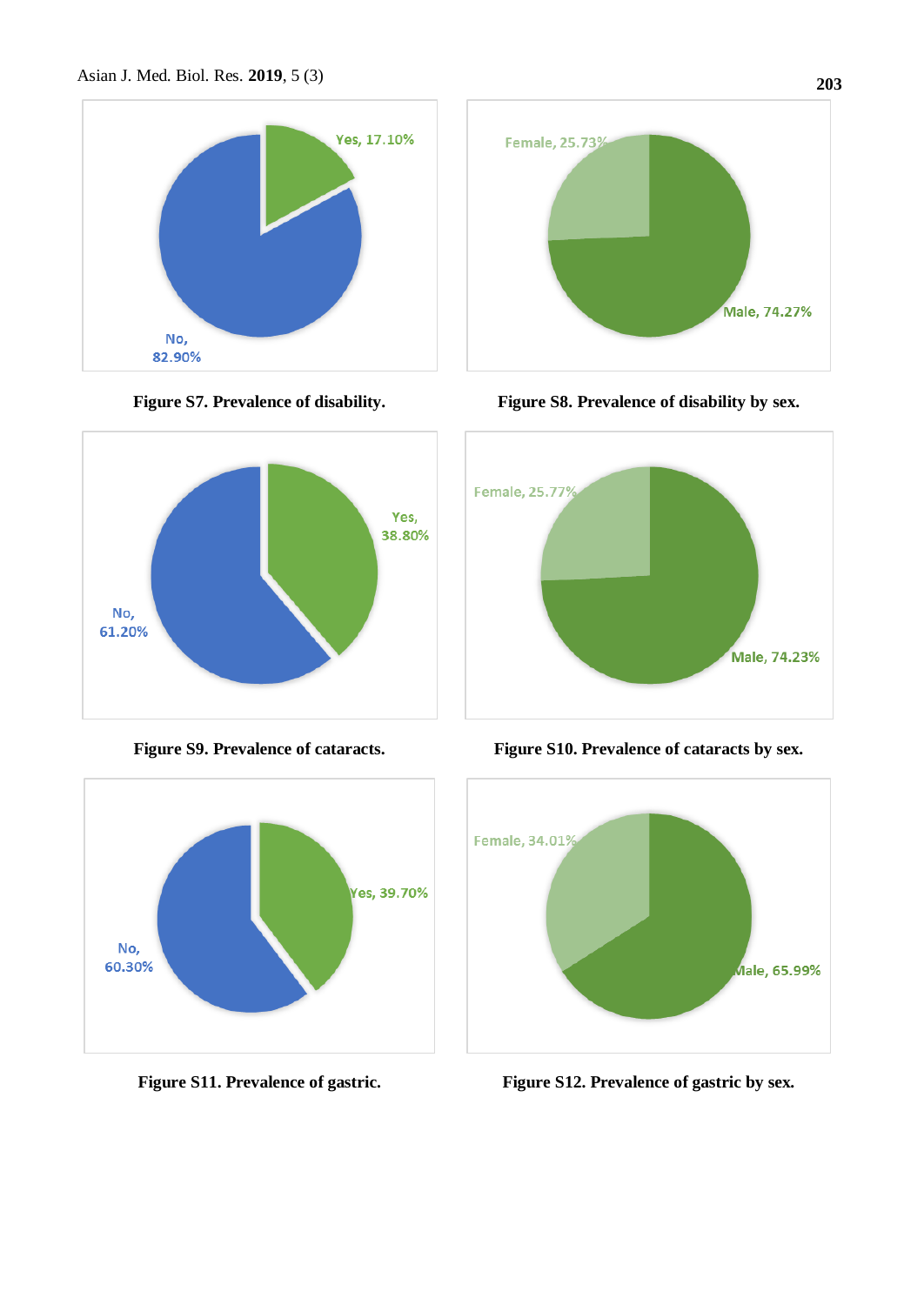







**Figure S13. Prevalence of anxiety. Figure S14. Prevalence of anxiety by sex.**



**Figure S15. Prevalence of counseling. Figure S16. Prevalence of counseling by sex.**

# **4. Discussion**

In Bangladesh mostly all the elderly people live with family and care for by the family members up to their end of life. Family bonding and care system for elderly people help to a decreased health-related problem. This study found that most of the total population were male elderly. This figure is close to the proportion of elderly people of South Asia but much lower than that in western countries (Apt, 2002; Harper, 2006; Martin, 1990). Percentage of the elderly people belonging to the mid-range income group was higher when compared with other groups of elderly of this area. This indicates that the chances of survival for elderly people were higher when they belonged to the higher income group. This could be due to their overall improved quality of life and resources. This result is consistent with some recent research (Rahman, 1999). The studies also revealed the fact that nearly 68% of the elderly people had never received any formal education. The study also found that more than half of the elderly males were married (68%). This finding corroborates with other studies from South Asia (Rahman *et al*., 1992). All these features make females more vulnerable to physical as well as mental health problems compared to males and eventually have higher mortality. This study also revealed most of the elderly (72.1%) of the elderly people. A similar result was found in many recently published paper (Hurt *et al*., 2004; Menken *et al*., 2003; Monawar Hosain and Begum, 2011).

The prevalence's of risk of depression in the present study were where 16.60% of elderly residents had symptoms of mild depression; 16.6% had depression and also similar those reported in a study in the other region of Bangladesh, 44.58% among male and 55.42% among female, was observed. Depression rate is higher in tea garden older people than other residences. In ethnic elderly people, depression is lowest, among all group of elderly (bbas Uddin, 2017a, 2017b; Das, 2014; Das *et al*., 2014; Pracheth, 2016; Selim, 2010; Wahlin *et al*., 2015). The prevalence of anxiety increases with age, as there are people who begin to develop anxiety in their

**204**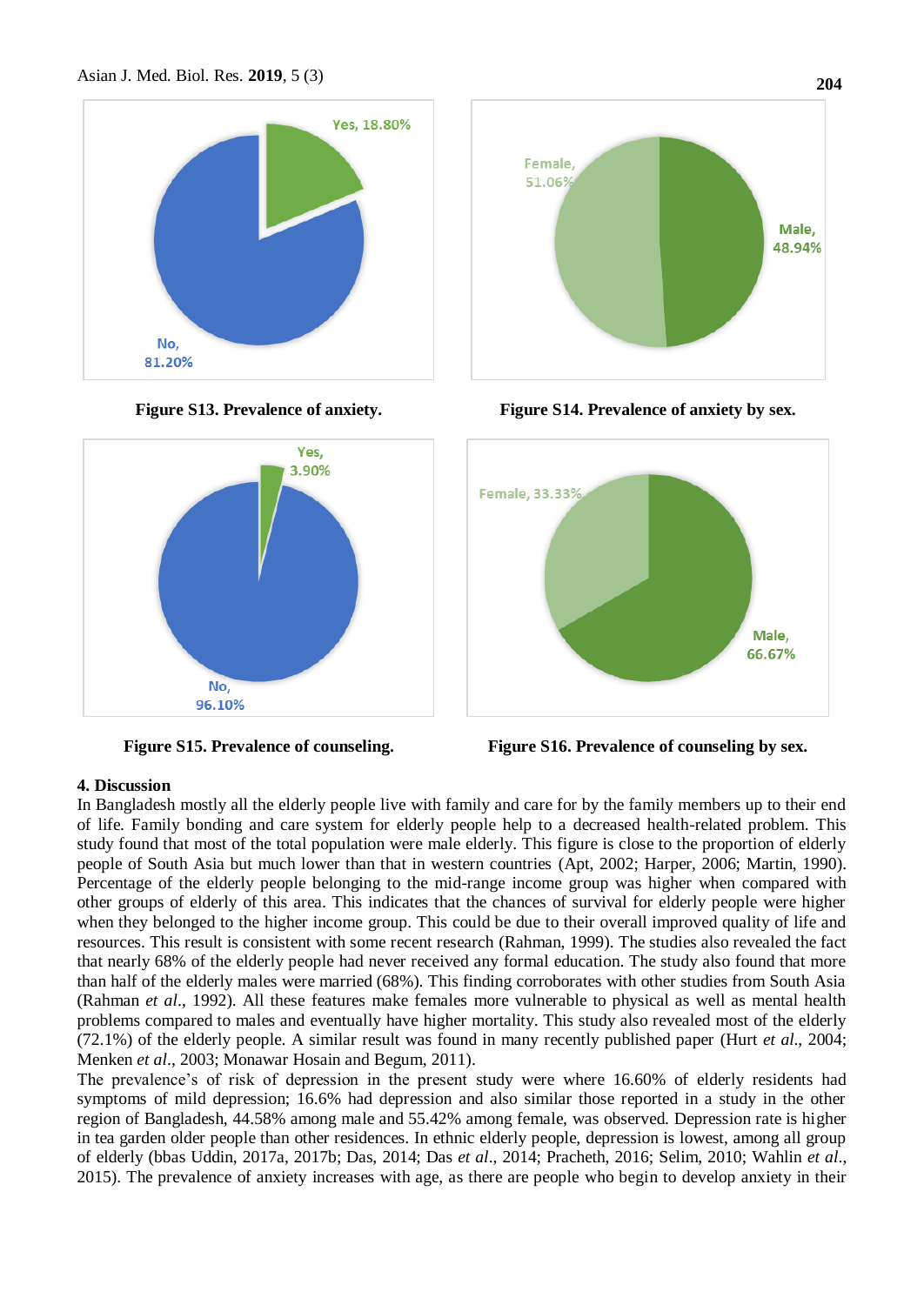youth and people who develop the condition as older adults. According to the anxiety scale applied, 18.8% of elderly persons in Sylhet were at risk of anxiety, a finding that coincides with results reported previously (Bouisson, 2002; Hersen and Van Hasselt, 1992; Palmer *et al*., 1997; Parmelee *et al*., 1993). In terms of disability found in this study, only 17.10% of elderly persons had such disability, with a higher prevalence among male, similar to findings in (Al Mahmud Titumir Jakir Hossain, 2005; Farah *et al*., 2016; Hossain *et al*., 2006; Rahman *et al*., 2018) with lower dependency among the elderly for the performance of basic activities.

### **5. Conclusions**

Older people are the most valuable in our society. They have enough contribution to run society well. Rural people have a lack of education as well as their percentage of occurring disease is higher than other community. Also, for ethnic this situation is lower for all the diseases. Diabetes, cataracts and gastric is more common among older people than other diseases. From our common responsibility, we need to improve the health situation of elderly people, especially for rural elderly people. This study will help the government, policymakers and other organization to take the proper step to run the program so that older people can live with a healthy life.

### **Acknowledgements**

I would like to thank of various people for their contribution to this paper; and also, data collectors for their help in collecting the elderly information and all the technicians who helped me in handling the instruments.

# **Conflict of interest**

None to declare.

### **References**

- Aghajanian A and V Thompson, 2016. Gender and living arrangements of the elderly in Iran. Asian Popul. Stud., 12: 177–186.
- Akhtar S, 2017. Addressing the Challenges of Population Ageing in Asia and the Pacific: Implementation of the Madrid International Plan of Action on Ageing. Retrieved from www.unescap.org
- Al Mahmud Titumir Jakir Hossain R, 2005. Disability in prevalence, knowledge, attitudes and practices. Retrieved from http://unnayan.org/reports/Disability Prevalence and KAP Study.pdf
- Anonim, 2002. Asia's Aging Population The Future of Population in Asia. East-West Center, 150. Retrieved from https://www.eastwestcenter.org/publications/future-population-asia
- Apt NA, 2002. Ageing and the changing role of the family and the community: An African perspective. Int. Soc. Secur. Rev., 55: 39–47.
- bbas Uddin MA, 2017a. Depression of older persons in rural Bangladesh. International Journal of Sustainable Development Research, 3: 47.
- bbas Uddin MA, 2017b. Depression of Older Persons in Rural Bangladesh. International Journal of Sustainable Development Research, 3: 47.
- Bouisson J, 2002. Routinization preferences, anxiety, and depression in an elderly French sample. J. Aging Stud., 16: 295–302.
- Das J, 2014. Factors Associated with Elderly Depression among Rural Bangladeshi Individuals. American Journal of Psychiatry and Neuroscience, 2: 1.
- Das J, F Dil Farzana, F Ferdous, S Ahmed, S Tegenfeldt, R Chandra Paul… S Kumar Das, 2014. Factors associated with elderly depression among rural Bangladeshi individuals. American Journal of Psychiatry and Neuroscience, 2: 1–7.
- Domingo L and J Casterline, 1992. Living arrangements of the Filipino elderly. Asia Pac. Popul. J., 7: 63–88.
- Farah S, M Karim and US Khatun, 2016. Health Problems of the Elderly Population in Some Selected Urban Slums of Dhaka City. Journal of Bangladesh College of Physicians and Surgeons, 33: 202–206.
- Ferman TJ, GE Smith and B Melom, 2008. Understanding Behavioral Changes in Dementia. 1–19. Retrieved from https://www.lbda.org/sites/default/files/understanding\_behavioral\_changes.pdf
- Gorman M and A Heslop, 2002. Poverty, policy, reciprocity and older people in the South. J. Int. Dev., 14: 1143–1151.
- Harper S, 2006. Addressing the implications of global ageing. J. Popul. Res., 23: 205–223.
- Hersen M and VB Van Hasselt, 1992. Behavioral assessment and treatment of anxiety in the elderly. Clin. Psychol. Rev., 12: 619–640.
- Hossain MI, T Akhtar and MT Uddin, 2006. The elderly care services and their current situation in Bangladesh: